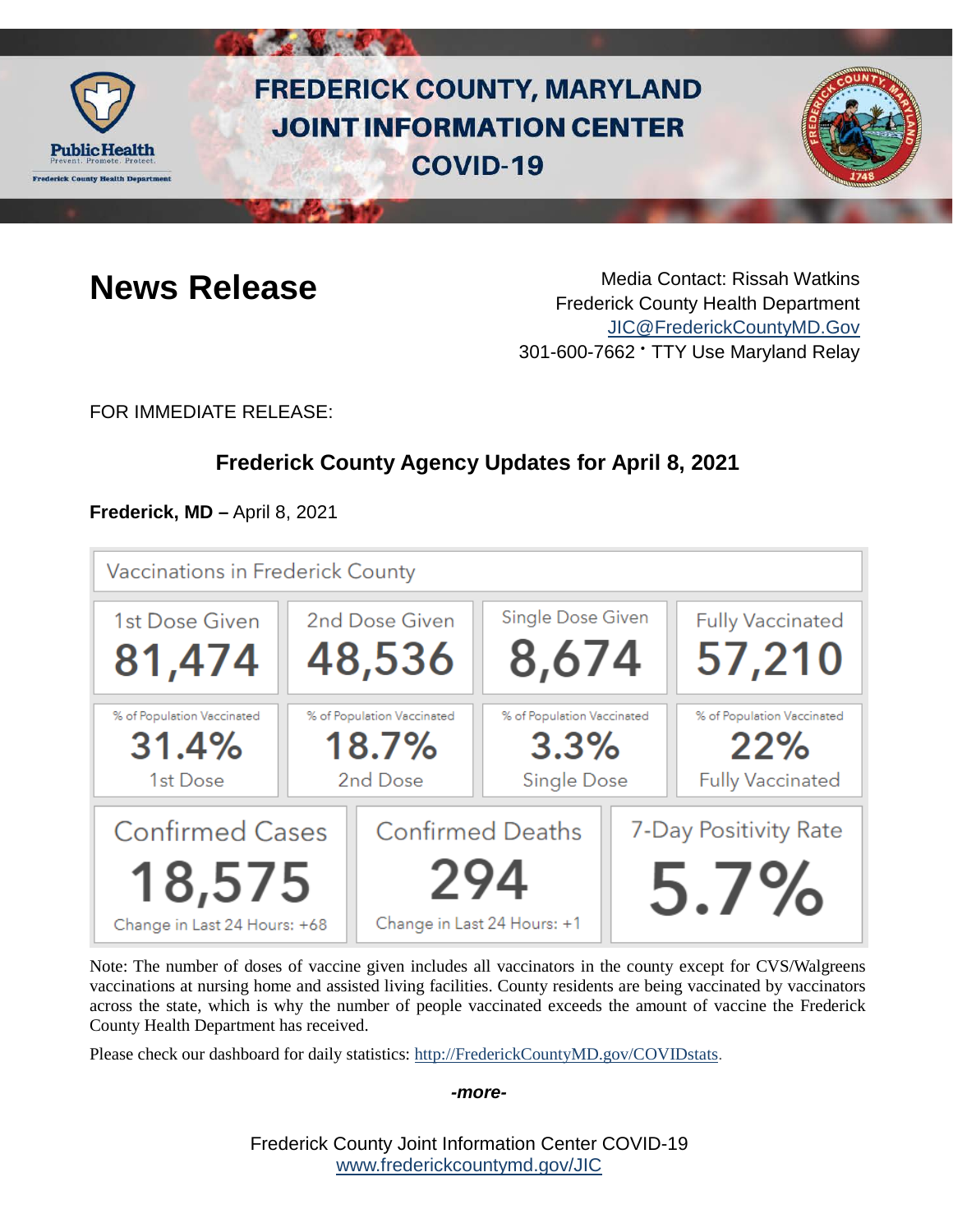

#### **Page 2/JIC**

# Frederick County Update

**Mobile Vaccination Clinics:** the Health Department is working on taking COVID-19 vaccinations out to different parts of our community where vaccination rates are currently lower. Here's a summary of some places we've already been to and where we're planning on going:

| <b>Already Done!</b>          | Working on!                       | Working on!      |
|-------------------------------|-----------------------------------|------------------|
| 3/15 - Asbury United          | $4/10$ – Asian American Center of | <b>Brunswick</b> |
| Methodist                     | Frederick                         |                  |
| $3/30$ – St. Johns Evangelist | TBA - Love for Lochlin/ I         | Emmitsburg       |
|                               | Believe in Me                     |                  |
| $4/3$ – First Missionary      | TBA - Asbury United Methodist     | Myersville       |
| <b>Baptist Church</b>         |                                   |                  |
| $4/7$ – Housing Authority of  | TBA – Jackson Chapel              | Libertytown      |
| the City of Frederick         |                                   |                  |
|                               | TBA – International Community     |                  |
|                               | Church                            |                  |

**Vaccines are free!** Marylanders CANNOT be billed for COVID-19 vaccinations regardless of which vaccine they receive. See more details [here.](https://insurance.maryland.gov/Pages/newscenter/NewsDetails.aspx?NR=2021299)

**Monoclonal antibody treatment:** Monoclonal antibody treatment has been shown to reduce the severity of symptoms and prevent hospitalization in people with mild or moderate symptoms of COVID-19. Treatment is available for Marylanders who are at high risk for serious illness from the virus. If you test positive for COVID-19, talk with your health care provider as soon as possible to determine if monoclonal antibody treatment is right for you.



# Frequently Asked Question

Q: I lost my COVID-19 vaccination card, how can I get a replacement?

A: Contact your vaccination provider directly to access your vaccination record. If you were vaccinated in Maryland, you can access your vaccination record through the state's system ImmuNet: [https://md.myir.net/.](https://md.myir.net/)



Frederick County Joint Information Center COVID-19 [www.frederickcountymd.gov/JIC](https://frederickcountymd.gov/JIC)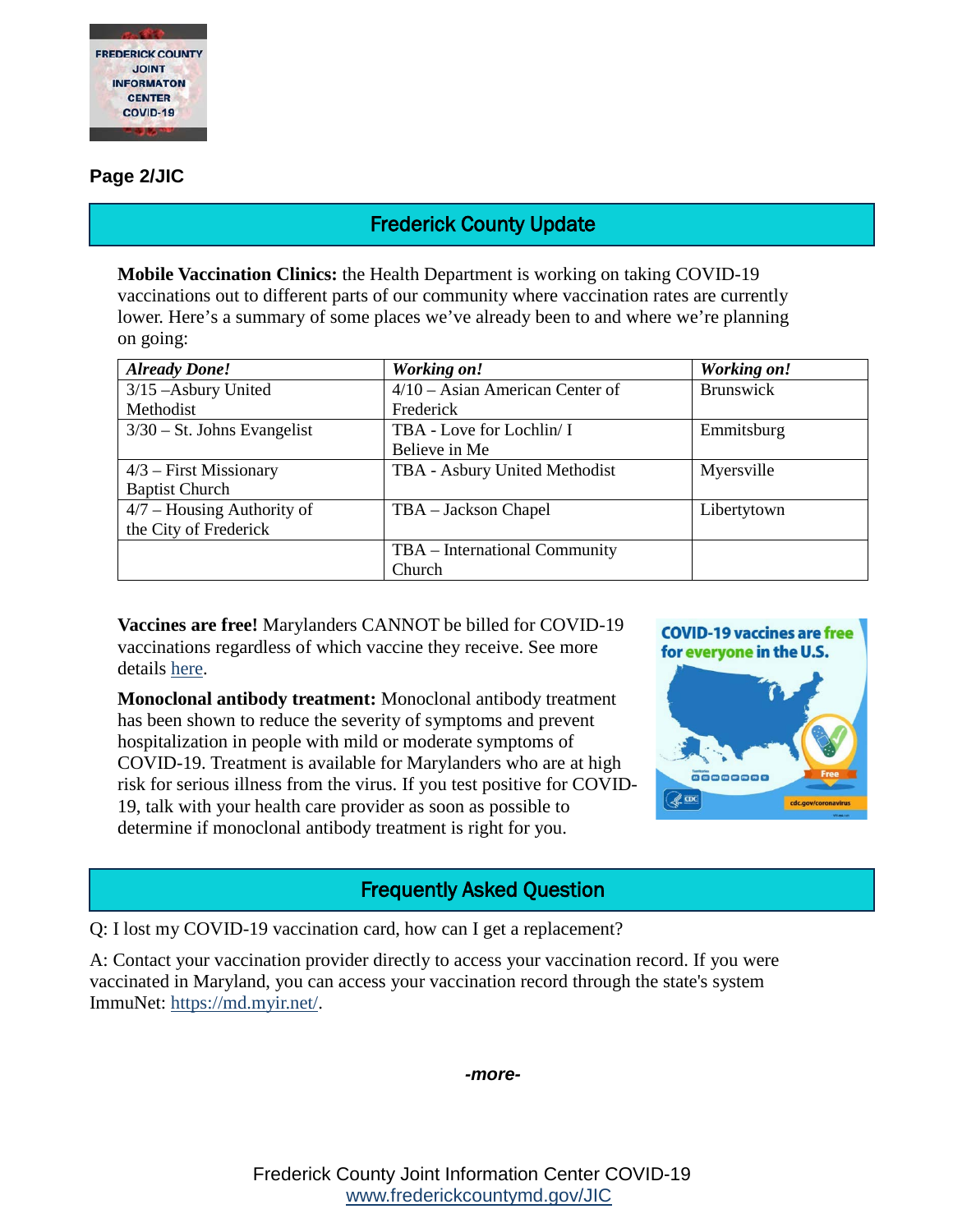

### **Page 3/JIC**

# Currently Eligible in Maryland and Frederick County

**Tuesday, April 6**, all Marylanders 16 and older are eligible to get vaccinated **at mass vaccination sites**.

**Monday, April 12**, all Marylanders 16 and older will be eligible to schedule appointments and get vaccinated through all providers. **Please note that the health department primarily has Moderna vaccine, which is approved for people 18 years and older.**

A no-appointment walk-up line is available at the Hagerstown Premium Outlets site starting Tuesday, April 6. Marylanders should be aware that the process for the no-appointment lines will take longer, and there is no guarantee of receiving a vaccine. **Frederick County Health Department clinics still require appointments!**

**Individuals Age 16 and 17** should only be signed up for vaccination clinics that are providing the Pfizer-BioNTech vaccine, which is the only one currently authorized by the FDA for ages 16 and older. If you are looking for Pfizer vaccine, please check [https://vaccinefinder.org/.](https://vaccinefinder.org/)

We are pleased to announce that our Health Officer, Dr. Barbara Brookmyer, is participating in this Town Hall meeting hosted by the Maryland Public Health Association. The focus is addressing the current state of the COVID-19 vaccine roll out in Maryland. This free event is scheduled for tomorrow, April 9 at 4:30pm-6pm and is open to the public.

Join the discussion on Zoom <https://umd.zoom.us/j/7943558893>

Register and submit your questions to our panelists on this Google Form <https://forms.gle/j9Dg9sES9iYD7Zf38>

# Upcoming Events



The Frederick County Health Department posts videos on Facebook on Fridays at noon to give weekly updates and on Wednesdays at 1pm to talk with different community members who are Ambassadors for the COVID-19 vaccination campaign. Join us at: [https://www.facebook.com/fchealthdept.](https://www.facebook.com/fchealthdept)

#### *-more-*

Frederick County Joint Information Center COVID-19 [www.frederickcountymd.gov/JIC](https://frederickcountymd.gov/JIC)